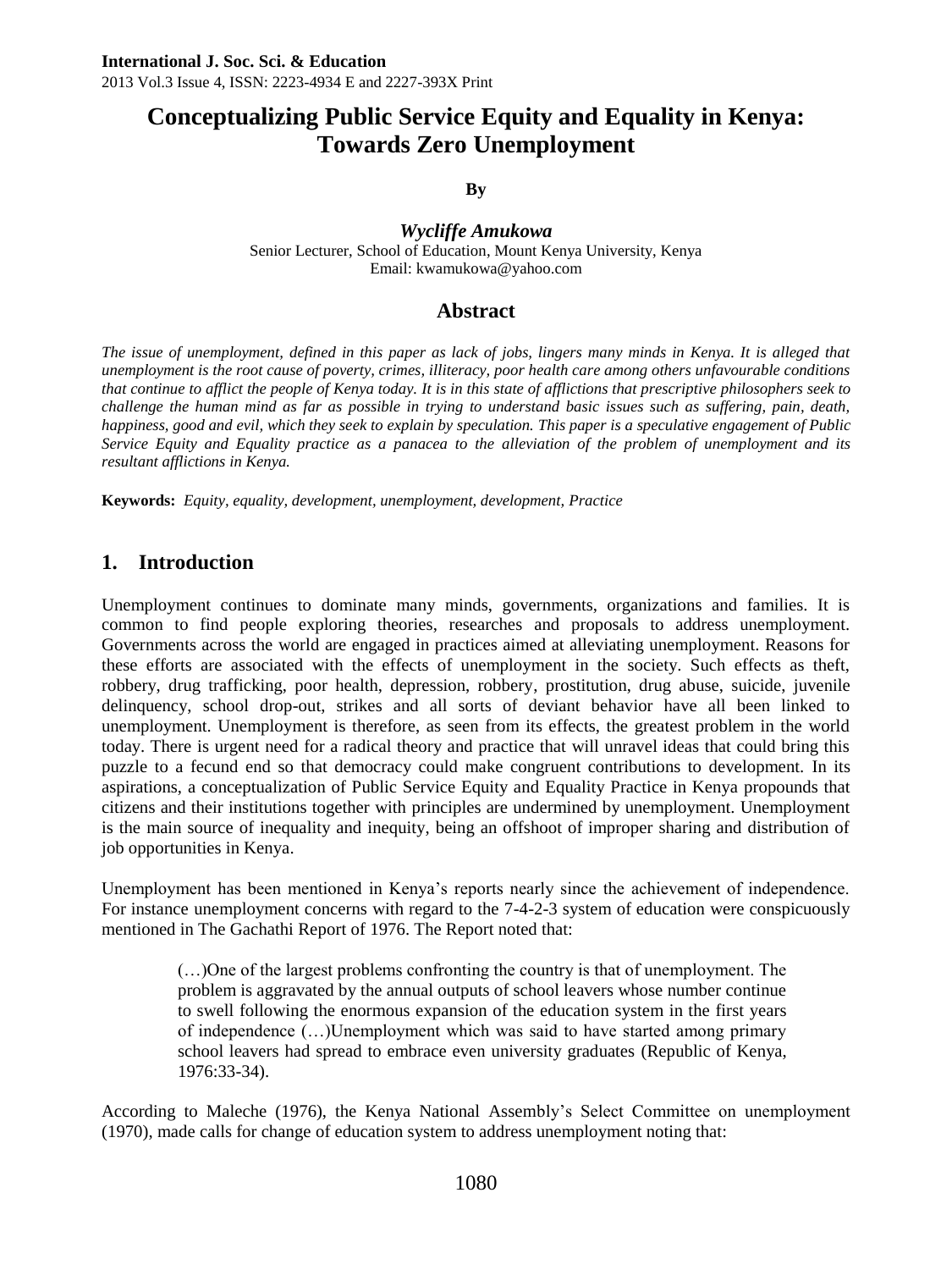Of fundamental importance to the solution of unemployment problem will be a reform of content and scope of educational curricula in the nation's education system. The present circular are too exclusively academic. The school-leavers cannot apply their knowledge to farming or to other activities like bookkeeping, masonry, and carpentry and joinery. The school curricula should therefore be revised to give them a more practical bias. Teaching on agriculture and practical skills should be established both at primary and secondary schools (Maleche, 1976:13)

Muya (2000) argues that the 8-4-4 system of education, which was pre-vocational in nature, was introduced in January 1985, following the Mackay report of 1982. King and McGrath (2002), report that:

> (…) the 8-4-4 policy arose out of the concerns that a basic academic education might lack the necessary content to promote widespread sustainable (self) employment (...) King and McGrath (2002:89).

The 8-4-4 policy emanated from the assumption that it would equip pupils with employable skills thereby enabling school dropouts at all levels to be either self-employed or secure employment in the informal sector (Eshiwani, 1992). As King and McGrath (2002), observed the new system intended to orient youths towards self-employment. The new policy would improve the student's employment potential and thus make them self-reliant (Amutabi, 2003). However, as Owino (1997) reported the crisis of unemployment remained evident. As of today, the Government of Kenya mentions unemployment as a major problem in Kenya.

# **2. Methodology**

This paper is based on a reflective speculation in its theorization and therefore does not conform to conventional methodologies.

#### *Conceptualizing the Idea of Public Service Equity and Equality*

The Public Service Equity and Equality Practice postulates that equity and equality cannot be achieved through ethnic and gender balance or political devolution. The Practice propounds that attention and focus must be put on the individual person occupying an office. Political reforms, gender and ethnic balance would obtain equity and equality when all public service opportunities are considered on a person's benefit, which in turn distributes employment opportunities as well as unemployment amongst all Kenyan citizens.

The Public Service Equity and Equality Practice calls for employment orientation in the public sector in which people work on rotational basis. This is explained such that all persons with qualifications for employment in respective skills are all employed by the government as the job opportunities belong to them all. However, since they all cannot serve at the same time, they will have to be put in cohorts. The first cohort works for a period of Five years and proceed on leave to pave way for the next group, which will as well work for the same period and pave way for the next so that all persons have got an opportunity to serve and earn.

### *The Discourse of Public Service Equity and Equality Practice*

This Practice discourses that unemployment in Kenya is caused by imbalances and improper distribution of job opportunities in the Public Service. This Practice observes that employment opportunities in the Public Service are communal resources and that no one individual, or group would have them at the expanse of the other members of the community. It is noted that whereas the political wing of the society has embraced elements of equity and equality, for example putting a ceiling on presidential terms in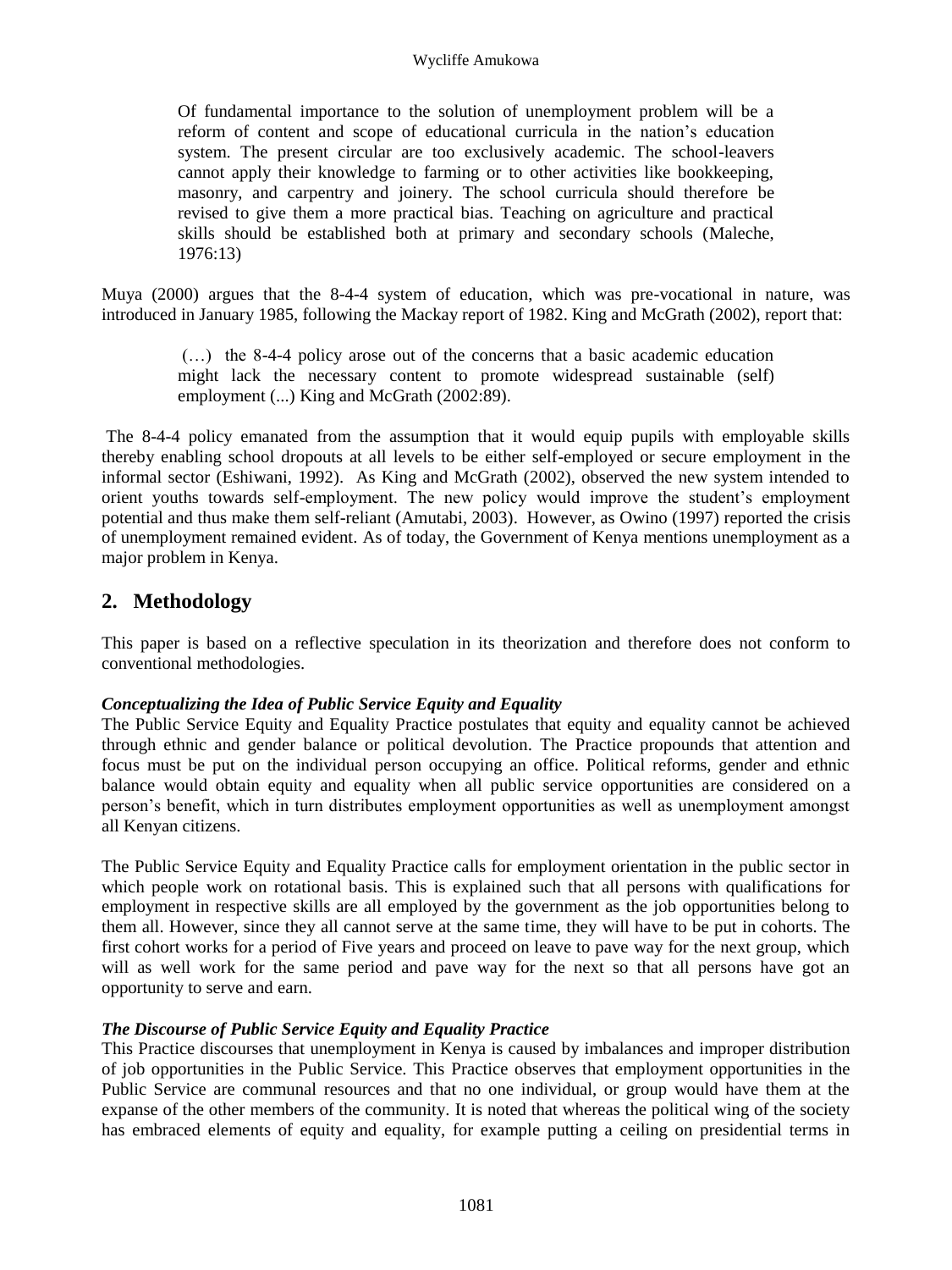office, parliamentary and civic term limits, the non political arm, mostly seen as the public and civil service has not.

Persons who are occupying positions in the public service prevent those who seek employment by declaring that there are no vacancies. To deny a fellow citizen a chance to benefit from a public job opportunity is to be selfish and this undermines national interest. No one individual should benefit from a communal opportunity.

#### *Dissenting Grounds*

In the Kenya's public sector, mostly seen as the government, people are offered jobs from the time of employment until retirement. Retirement age is Sixty (60) years, whereas the age of hire is between 18 years. Given that in Kenya there are many qualified people than there are available job opportunities, it means that some people work at the expanse of others. Consider the scenarios below:

#### *Scene 1*

Tom and Jerry are age-mates, 21 years old. They attended the same institution for training and attained the same qualifications as accountants. There is a vacancy for a district accountant and Tom has been hired and Jerry is left out. Tom is going to work until he retires at Sixty years, for there to be a vacancy in his current post. Jerry will be Sixty years when Tom retires and therefore not suitable for considerations.

In the scenario of Tom and Jerry above, Tom has benefited from the public office while Jerry has not and thereby resulting in extreme inequity and inequality.

#### *Scene 2*

Mary and Anne are both women 30 years old. They hold similar training background from a university. In their country, there is a law that provides for 40% of job opportunities in the government to be given to women and the retirement is Sixty years. There is a vacancy for a public school teacher. They both apply and Anne is given the job. This position will be vacant when Anne retires. At her retirement both ladies will be same age and so Mary will be unsuitable for hire. It is apparent from this scene that although the affirmative action was to benefit women, it can be seen that the same has created inequity and inequality among women.

#### *Scene 3*

Democratic practice in Kenya lays emphasis on inclusive governance that ensures equitable distribution of public positions to root out tribalism and marginalization. For over Forty years Kenya has been independent, Otieno's region has had ten people who have held cabinet positions and about Eight Hundred holding other public offices. On many occasions the same people have continuously held the offices and they have had personal gains. Otieno does not see how awarding a cabinet position to these people benefited his entire community as this was individual rewards for political support.

#### *Situation Analysis*

From the Three scenarios above it is clear that the practices so described although intended to embrace equity and equality in a democratic society, they are in themselves anti-thesis of the same efforts. This illustrates that equity and equality cannot be built along gender, regional, race, ethnicity or religious grounds, but at the individual level.

It is on the basis of these scenarios that the Public Service Equity and Equality Practice seeks to articulate the understanding of democracy, from the traditional understanding of the rule of the people, by the people and for the people to: Participation of all, in all, by all and for all. The underlying principle is that an equitable society is possible where everyone is given a chance to bake the cake and eat it. In every society, each member has a role to play that fits him or her in the communal membership. This way, the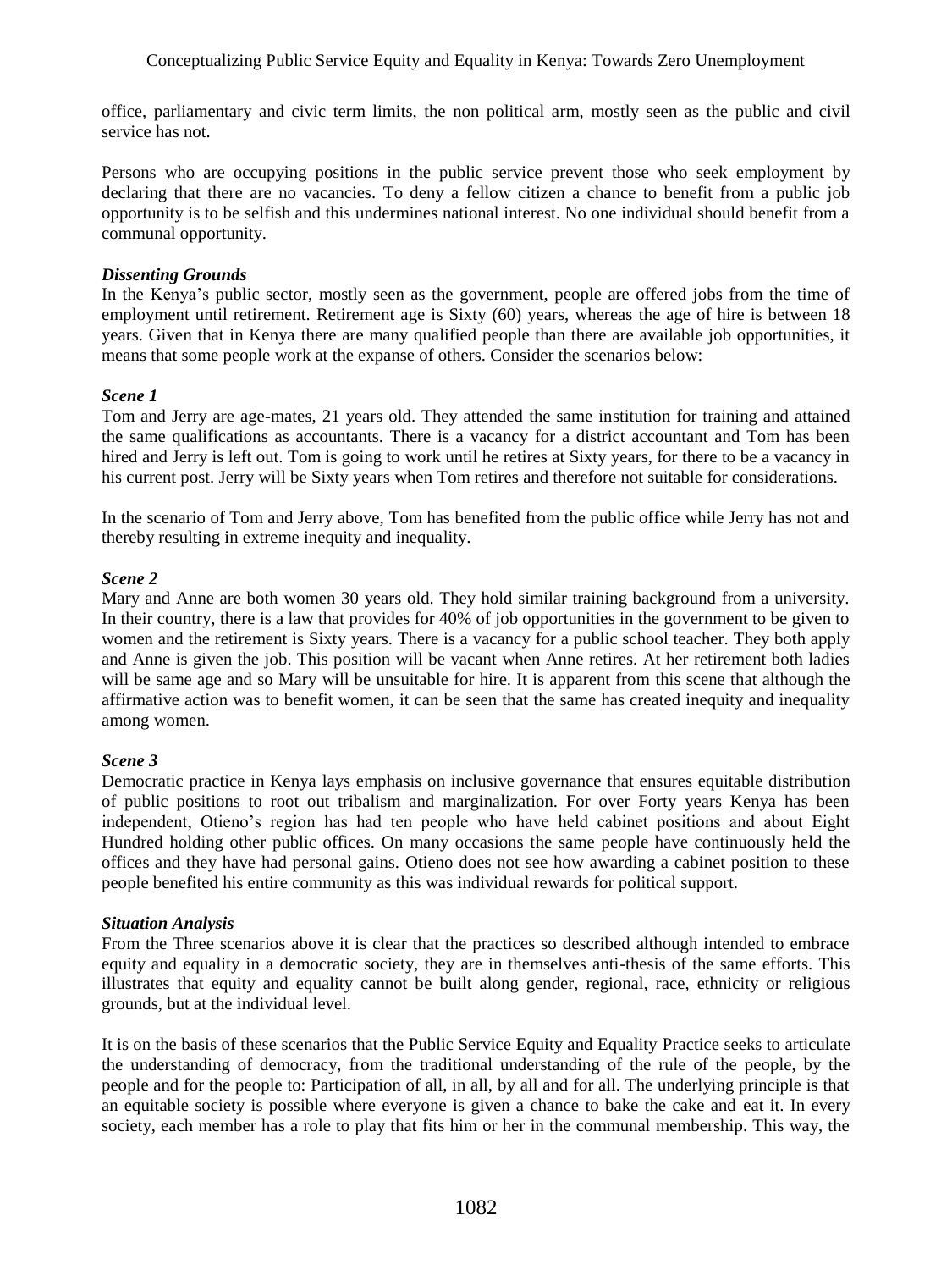current practice in the non-political practice of the employment in the public service is the extreme cause of all effects of unemployment and the exploitation of man by man.

#### *Purpose of This Practice*

The purpose of this Practice therefore is to provide and advocate for a system of sharing job opportunities in the Public Sector that ensures equity and equality among the members of the public, thereby achieving participation of all, in all, by all and for all, and articulate the approach to democracy.

#### *Justifications for the Practice*

The practice in hiring people in the public service is that once someone is hired, he or she serves until retirement, or may be dismissed or incapacitated in one way or the other. This practice means in itself that one person would stay in office in life time at the expanse of those not hired.

The approach espoused in the paragraph above was put in place at the time when job opportunities exceeded the available manpower and this was at the independence stage. Indeed, there are people who are holding public office since independence. This way, it is evident that there are some people, who have never had a chance to serve, despite the fact that they are qualified. This situation gets worse at this time when the number of those qualified has exceeded the available job opportunities. Indeed, statistics indicate that the number of those unemployed is higher than those employed.

Given that democracy has the import of having the will of the majority as over- riding factor, the practice in the public service as seen in this scenario is a sense of a minority controlling the majority. The people hired in the public service have come up with some strategies to alleviate unemployment, which have been in themselves ineffective:

*Loans to stimulate entrepreneurship:* This engagement is redundant because many youth leaving school do not have assets that will serve as collateral towards repaying the loans. Furthermore, majority of them are coming from universities and colleges already with education loans to pay. Some have borrowed from Higher Education Loan's Board while others have sold their property or taken loans from elsewhere. It is only sound that those people who have been working be asked to take loans to venture into businesses and other investments. People who have been working have saved or earned money that could be put into investment. A fresh graduate has nothing and should be given a chance to make the same earnings.

*Private Sector Initiative:* Whereas the private sector initiatives contribute much to the alleviation of unemployment, the sector can be strengthened by those from the public sector. Some of the officers in Government positions earn a lot of money that is enough to open more private sector initiatives. This way, when made to serve for a given period, they will invest their earnings, thereby enhancing the public sector initiative.

*Vocational Courses:* As already seen in the introduction of this paper, the Kenya government has tried to address unemployment through education. This has not obtained and it is not worth to put hope in such efforts.

#### **Contributions of this Practice**

In its long term aspirations, this Practice will:

- a) Contribute towards the respect and observation of human rights
- b) Contribute towards alleviation of poverty
- c) Contribute to the strengthening of democratic institutions and processes
- d) Contribute towards anti-corruption initiatives
- e) Contribute towards equity and equality in sharing of resources
- f) Contribute to the strengthening of democratic practices for all
- g) Contribute towards economic and social development